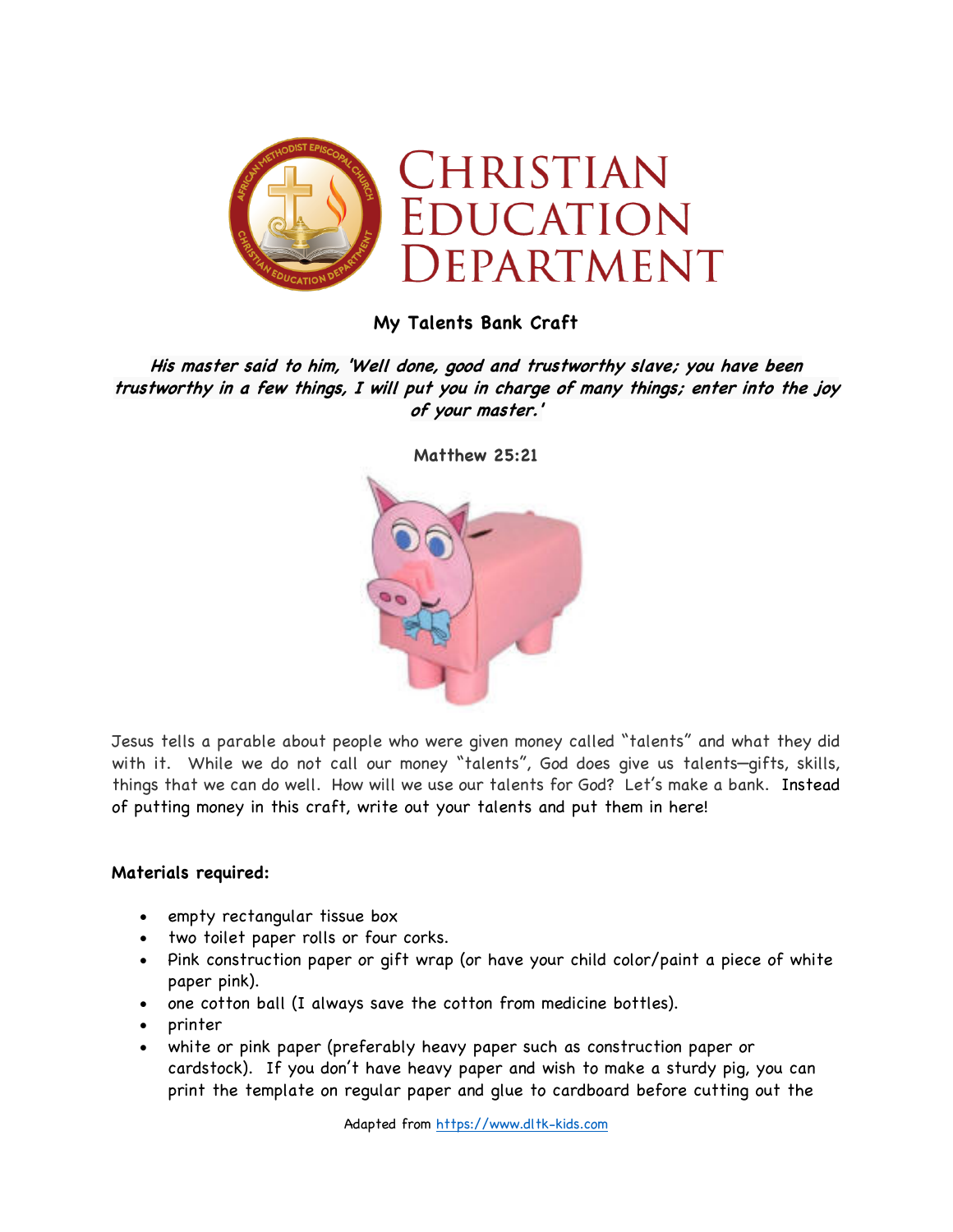template pieces (a good source of cardboard is empty cereal boxes). Keep in mind though, that the cardboard will make it a bit harder to cut out the pieces and glue them together.

- something to color with (paint, crayons, markers, etc.).
- scissors
- glue

## **Optional:**

- glitter or glitter glue.
- Pink felt
- Pink or white pipe cleaner (for tail)

## **Instructions:**

- FEET:
	- $\circ$  If using toilet paper rolls, cut each roll in half so you have four short tubes. May require adult assistance.
	- $\circ$  Paint the corks pink (or leave them brown) or paint/color the toilet paper rolls depending on which you are using.
	- o As an alternative, you could also glue pink paper, gift wrap or felt to them.
	- o Set aside to dry.
- BODY:
	- o Wrap pink paper/gift wrap around tissue box.
	- o You need to cover the top and all the sides.
	- o Covering the bottom of the box is optional.
	- o Adults with smaller children can prewrap the box like one would wrap a gift OR you can trace each side of the box onto the pink paper, cut out each traced piece and glue it to the box.
	- $\circ$  The tracing method doesn't cover the box quite as neatly, but is easier for 3 year olds than wrapping would be. (Who says crafts have to be neat?)
- HEAD:
	- o Print out the template of choice. Glue to cardboard if you want to make the template pieces sturdier.
	- o Color and cut out the template pieces. (Younger children may require assistance with the cutting, especially if you used cardboard.)
	- o Glue the cotton ball to the snout (nose) and to the head. The cotton ball will be between the snout and the head. This makes the snout stick out from the head to give a 3 dimensional effect.
	- o Glue the small triangle to the large triangle to make ears. You can put glitter on the ears or replace the small triangles with triangles of pink felt.
	- o Glue the eyes and ears to the head.
- ASSEMBLING THE PIGGY BANK
	- o Glue the head to one end of the pig.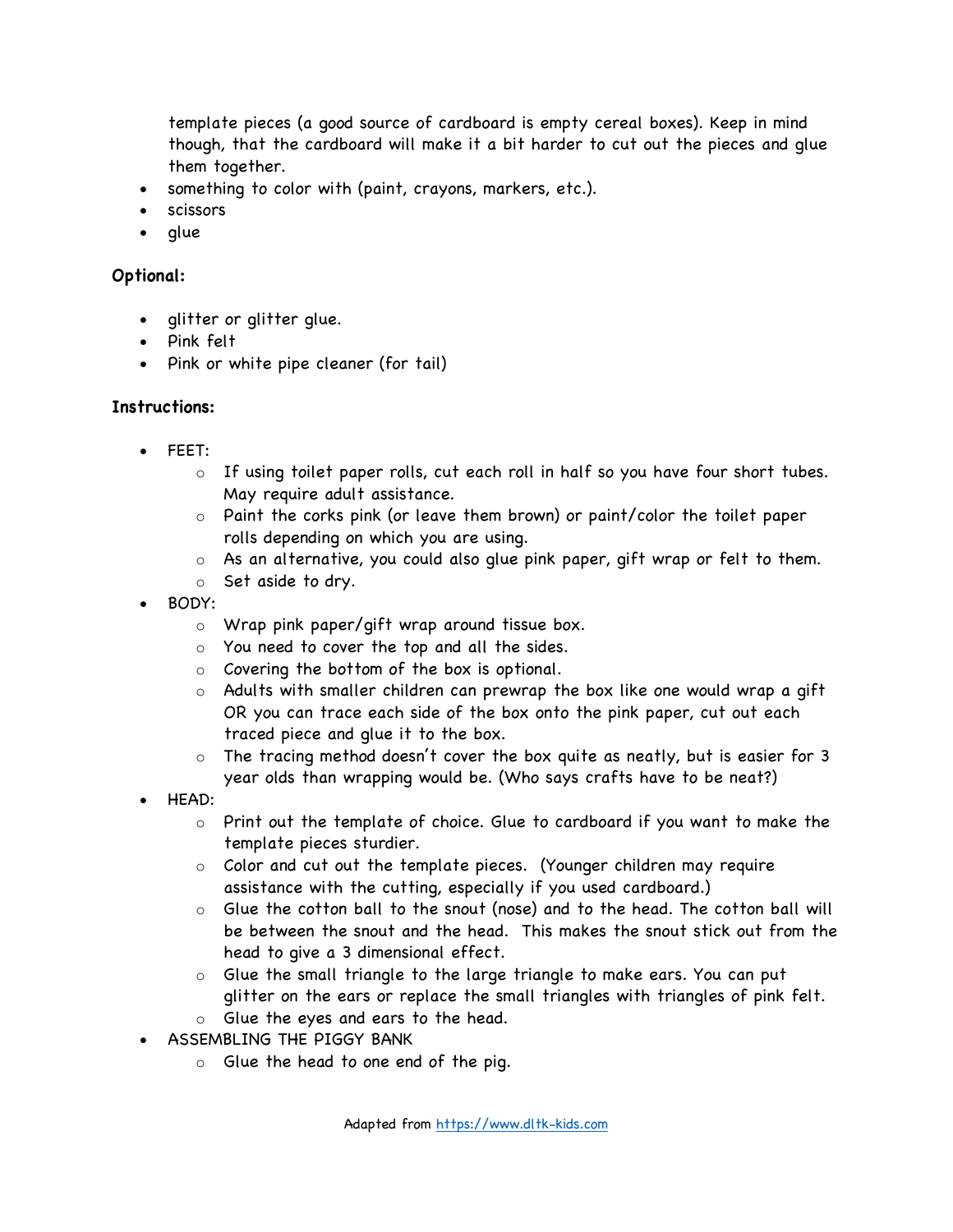$\circ$  Tape or glue the feet to the bottom of the pig (I usually use a glue gun for this part, but tape works fine too). If using toilet paper roll feet, you may want to cut 1/2 inch down 5 or 6 times to make tabs. Fold down the tabs to give you a larger surface for gluing/taping.



- o Slice the top of the pig open (where the tissue comes out). This is where you will put the money.
- o Optional: Poke a hole in the back end of the pig with a pencil. Make a little ball at the end of the pipe cleaner. Stick the unballed end into the tissue box (through the hole you just sliced open) and stick it through the hole you poked with the pencil. The balled end should keep it from going all the way through. Finally, twirl the pipe cleaner around the pencil to make a twisty pig tail.
- o Glue template bow (or make one of scraps of ribbon) to the pig's head for a girl or under the chin for a boy.